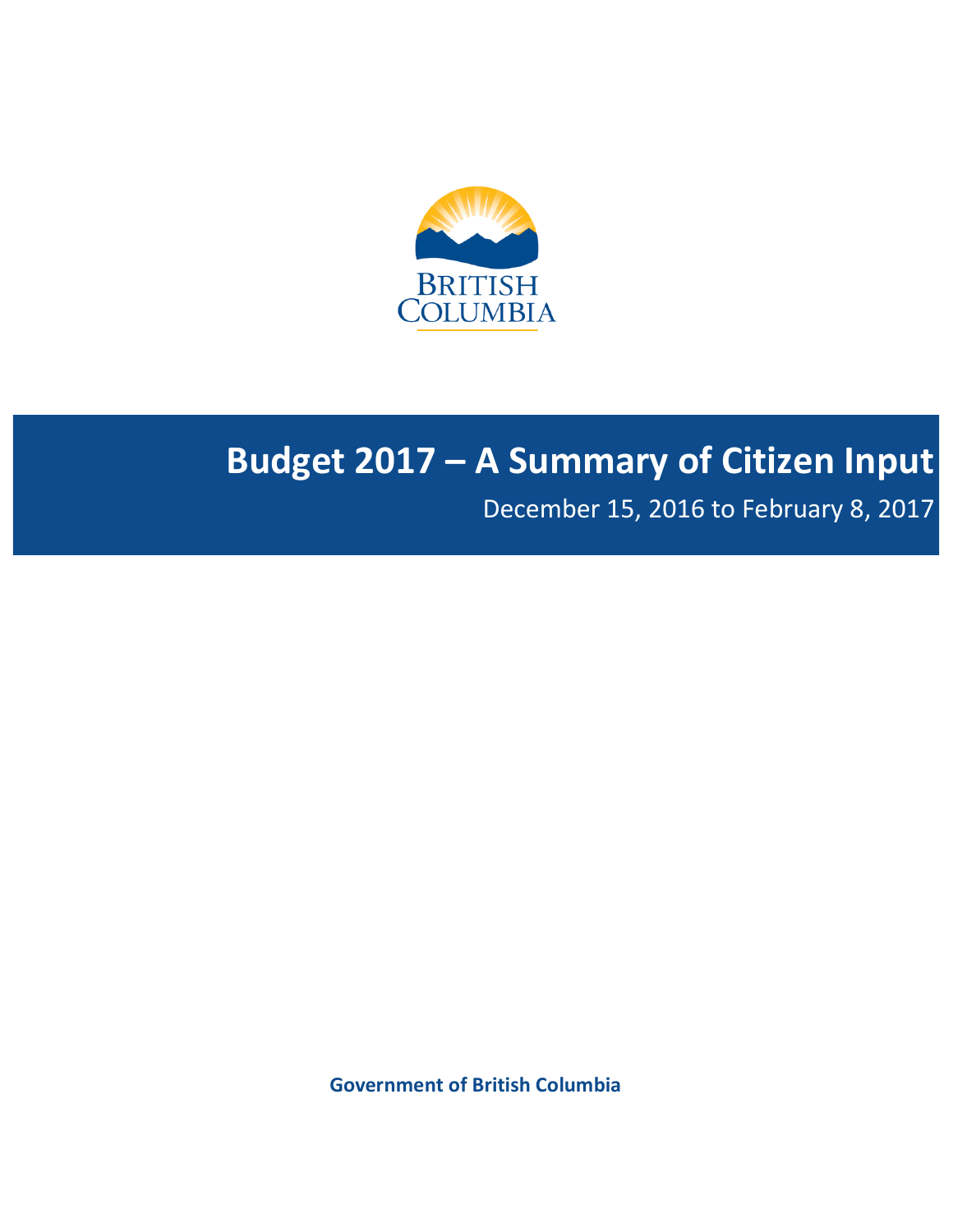# **Table of Contents**

|    | <b>Executive Summary</b><br>Page 2                                                                                                                                                                                                                                                                         |                                                                                        |  |
|----|------------------------------------------------------------------------------------------------------------------------------------------------------------------------------------------------------------------------------------------------------------------------------------------------------------|----------------------------------------------------------------------------------------|--|
| 1. | <b>Background</b>                                                                                                                                                                                                                                                                                          | Page 3                                                                                 |  |
| 2. | Engagement Process: October 4, 2016 – February 28, 2017<br>2.1. Purpose<br><b>2.2.</b> Engagement Participation<br>2.3. Engagement Topics<br>2.4. Notification<br><b>2.5.</b> Engagement Methods<br>2.5.1. Telephone Town Halls<br><b>2.5.2.</b> Ask the Minister<br><b>2.5.3.</b> Online Discussion Forum | Page 6<br>Page 6<br>Page 6<br>Page 6<br>Page 6<br>Page 7<br>Page 7<br>Page 7<br>Page 7 |  |
|    | 3. Results: Summary of Themes                                                                                                                                                                                                                                                                              | Page 9                                                                                 |  |
|    | 4. Results: Telephone Town Halls                                                                                                                                                                                                                                                                           | Page 15                                                                                |  |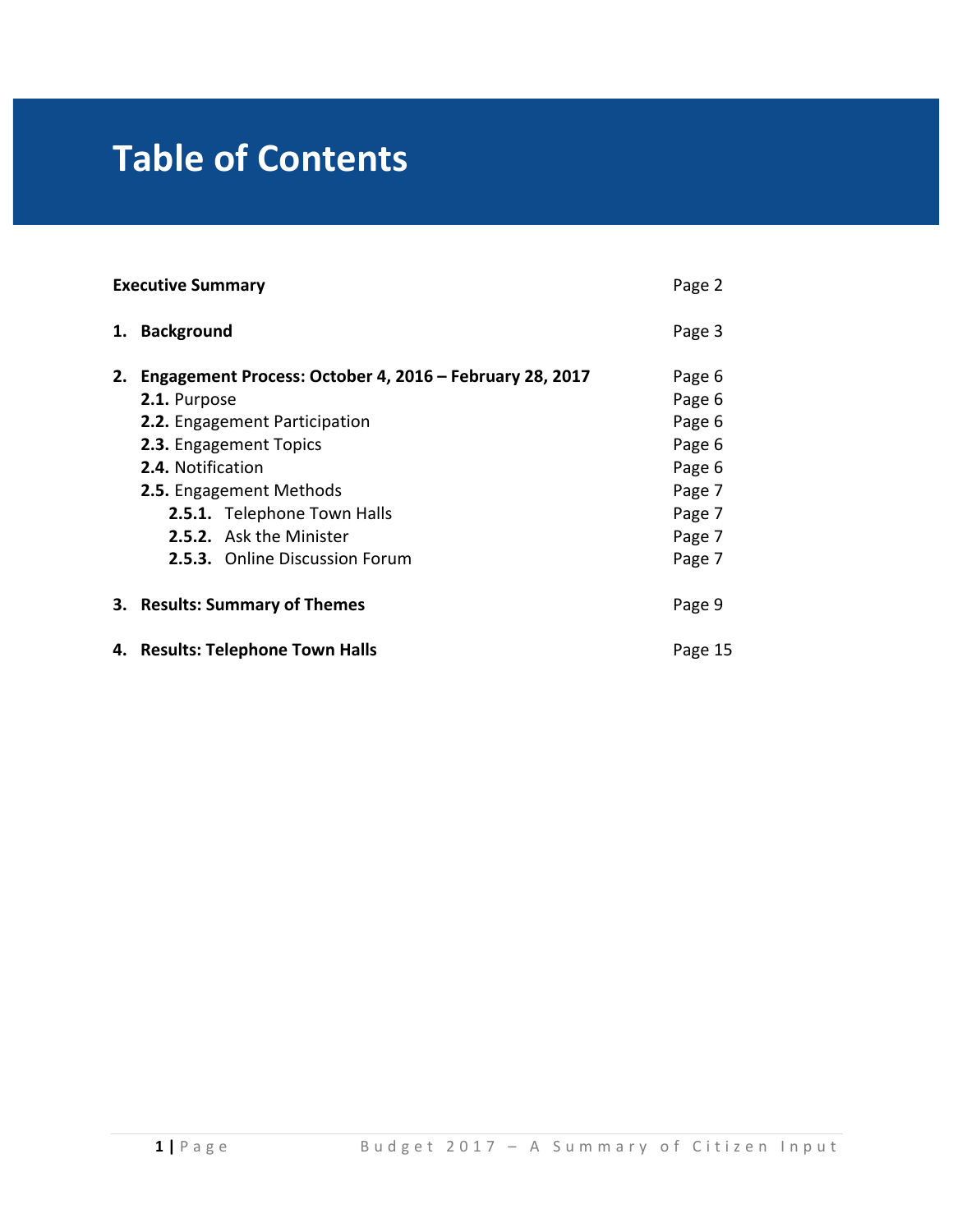## **Executive Summary**

Ahead of the release of Budget 2017, British Columbians were given the opportunity to share their ideas for the management of government finances. Citizens were asked for input to help shape the province's economic direction and share their spending priorities within a balanced budget.

British Columbians were provided with three ways to participate in the engagement, which included:

- Three discussion forums on the Budget 2017 engagement website
- Four regional telephone town halls with Minister of Finance Mike de Jong
- Questions submitted by email

Participants on the Budget 2017 engagement website were asked to comment on housing affordability, government priorities and economic development. Questions asked of participants in the telephone town halls centred on housing, health care spending and economic development.

This report summarizes how the Budget 2017 engagement was carried out and what was heard from British Columbians throughout the process. Results include a list and summary of the top themes that emerged in the online discussion forums, and responses to the three questions posed in the telephone town halls.

The results show a range of priorities for government spending, which reflect the diverse priorities and opinions of B.C. residents, and a desire to accomplish economic growth while also maintaining a balanced budget.

British Columbians see some areas for increased focus, particularly on public education, health care and the environment. Overall, British Columbians are proud of the province's strong economic position leading up to the release of Balanced Budget 2017 on February 21, 2017.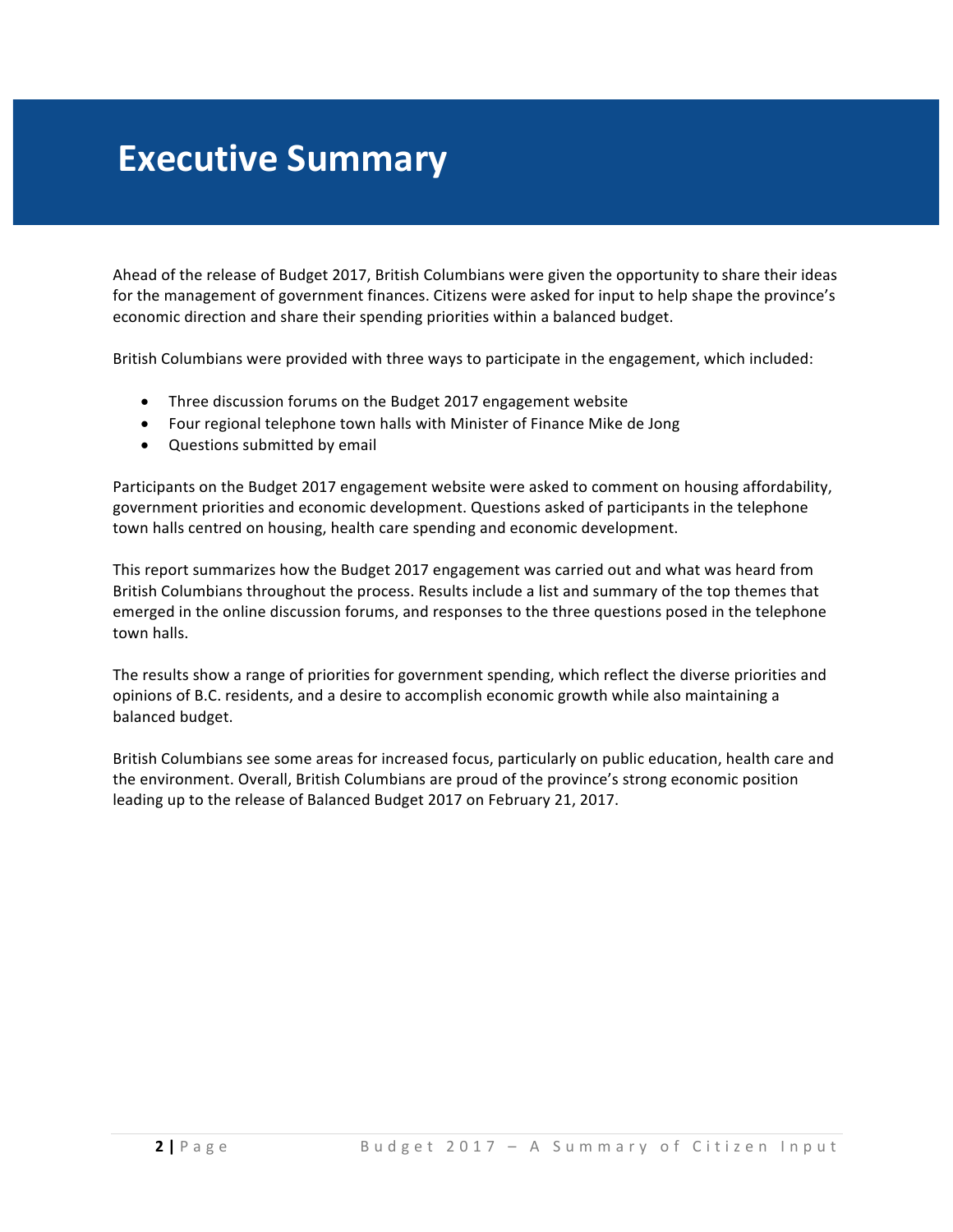# **1. Background**

The Select Standing Committee on Finance and Government Services – an all-party committee of the Legislative Assembly – held province-wide consultations in September and October 2016 to seek the views of British Columbians. Results of those consultations are available online.

Starting in December, 2017, Minister of Finance Mike de Jong asked citizens to participate in the Budget 2017 citizen engagement process. Background information was provided on the Budget 2017 engagement website and is echoed below.

#### **Investing in Infrastructure**

Budget 2016 outlined British Columbia's investments in hospitals, schools, post-secondary facilities, transit, roads, housing and other projects. Making these investments requires government to take on debt on behalf of British Columbians – debt that is therefore taxpayer-supported.

These capital investments are made within an affordability framework because they result in valuable assets that will help build social and economic wealth for society and all its citizens.

As British Columbia continues to attract people to the province, there will be a need to make even greater investments. For the first time in a decade, provincial enrollment at kindergarten to grade 12 levels is going up, fuelled at least in part by Canadians who are making their way to British Columbia from Alberta and further east, as well as from around the world.

Providing a safe learning environment through new and upgraded schools reflects a commitment to student achievement in British Columbia. New hospitals reflect a commitment to maintaining the best health outcomes in Canada. And new roads and related transportation infrastructure demonstrate a commitment to building the fundamental elements of a strong economy.

### **Housing Affordability**

Helping British Columbians secure affordable housing is among government's top priorities. It's important to understand the value of B.C. as a destination of choice  $-$  the more people come here, the better for economic growth and consumer confidence. But there is also a need to increase the supply of housing as a way to meet demand and moderate rising prices.

A wide range of housing initiatives are being analyzed to make smart investments and create new housing opportunities, with a mix of affordable, social and rental market supply.

#### **Lower Taxes**

B.C. families generally have one of the lowest overall tax burdens in Canada including income taxes, consumption taxes, property taxes, health care premiums and payroll taxes.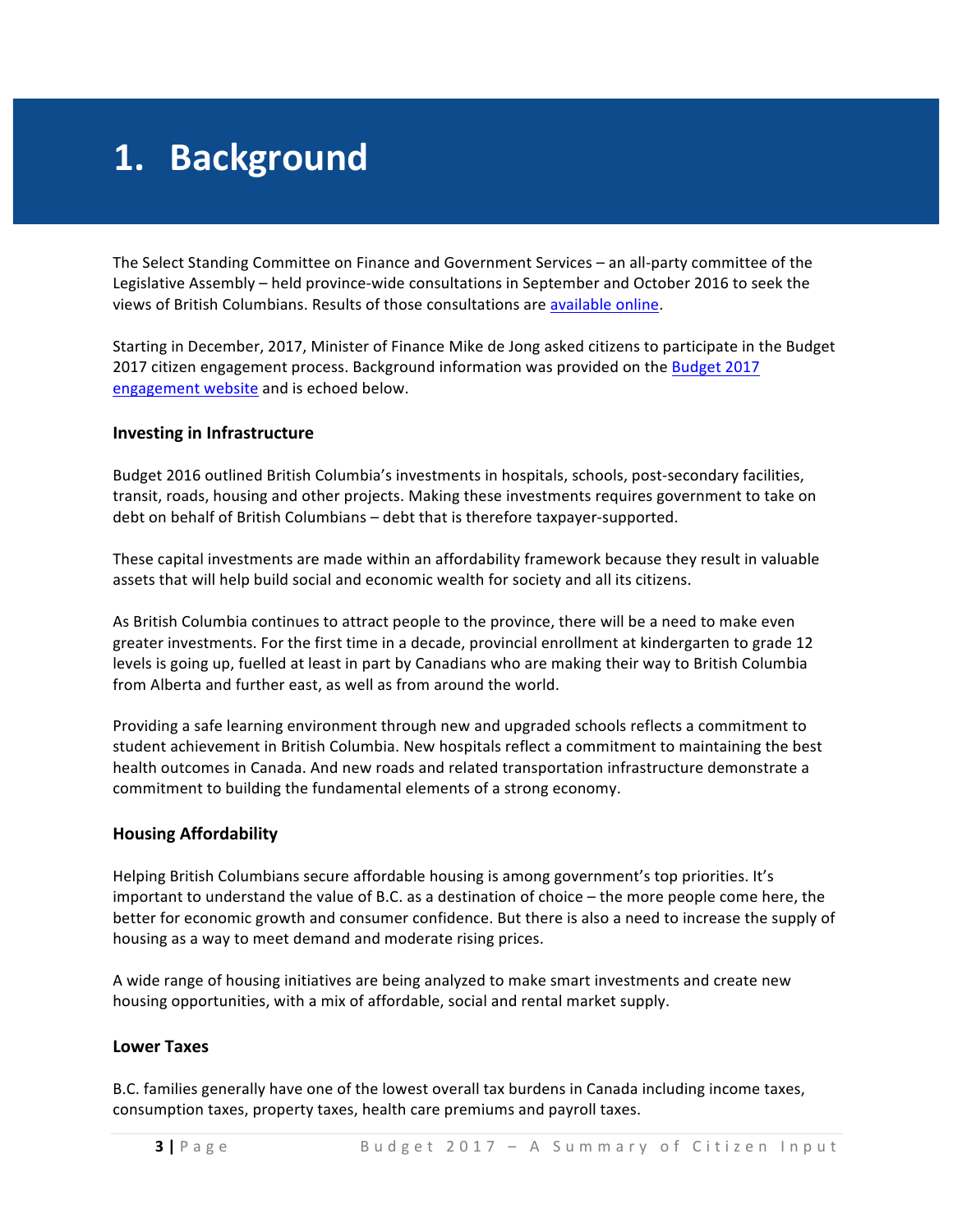B.C. currently has the lowest provincial personal income taxes in Canada for individuals earning up to \$122,000 per year. Since 2001, provincial personal income taxes for most taxpayers have been reduced by 37% or more; an additional 400,000 people no longer pay any B.C. income tax; and a single individual can earn more than \$19,000 before paying provincial income taxes.

## **Tax Credits**

Government has improved, extended and added tax credits and programs to help support B.C. families and keep life affordable. Some examples are exempting children from MSP premiums and premium assistance, providing BC Early Childhood Tax Benefit, the BC Training Tax Credit program, the BC Training and Education Savings Grant which was extended to children born in 2006 or later, and credits like the new B.C. Back to School Tax Credit (to be included in Budget 2017 and subject to approval of the Legislature), Children's Fitness Credit, Children's Fitness Equipment Credit and Children's Arts Credit to help families with some of the costs of raising children.

There is also a Provincial Sales Tax exemption on numerous school supplies as well as children's clothing and footwear.

## **Supporting Business**

Keeping business taxes low is an essential part of maintaining a competitive tax environment to attract investment, create jobs and move B.C.'s economy forward. B.C.'s general corporate income tax rate is the lowest in the country, having been cut by almost 35% since 2001, and the combined federalprovincial rate is among the lowest in G7 countries.

B.C. has a competitive small business corporate income tax rate of 2.5%, a reduction of 44% since 2001 and the third lowest in the country. The small business corporate income tax threshold, below which corporations can pay the lower rate of corporate income tax, has been increased by 150% to \$500,000 since 2002.

B.C. also offers targeted tax credits for film, television, digital media, venture capital, research and development, and apprenticeship training.

### **Commission on Tax Competitiveness**

Government established the Commission on Tax Competitiveness to get advice on how to modernize British Columbia's business taxes to drive competitiveness and economic growth, and create jobs, without returning to the HST.

The commission has provided a number of recommendations on improving tax competitiveness, with a particular focus on addressing the negative impacts of the PST businesses pay on machinery and equipment, electricity, software and telecommunications services. These recommendations are a product of the commission's discussions with stakeholder groups, individuals and businesses throughout the province.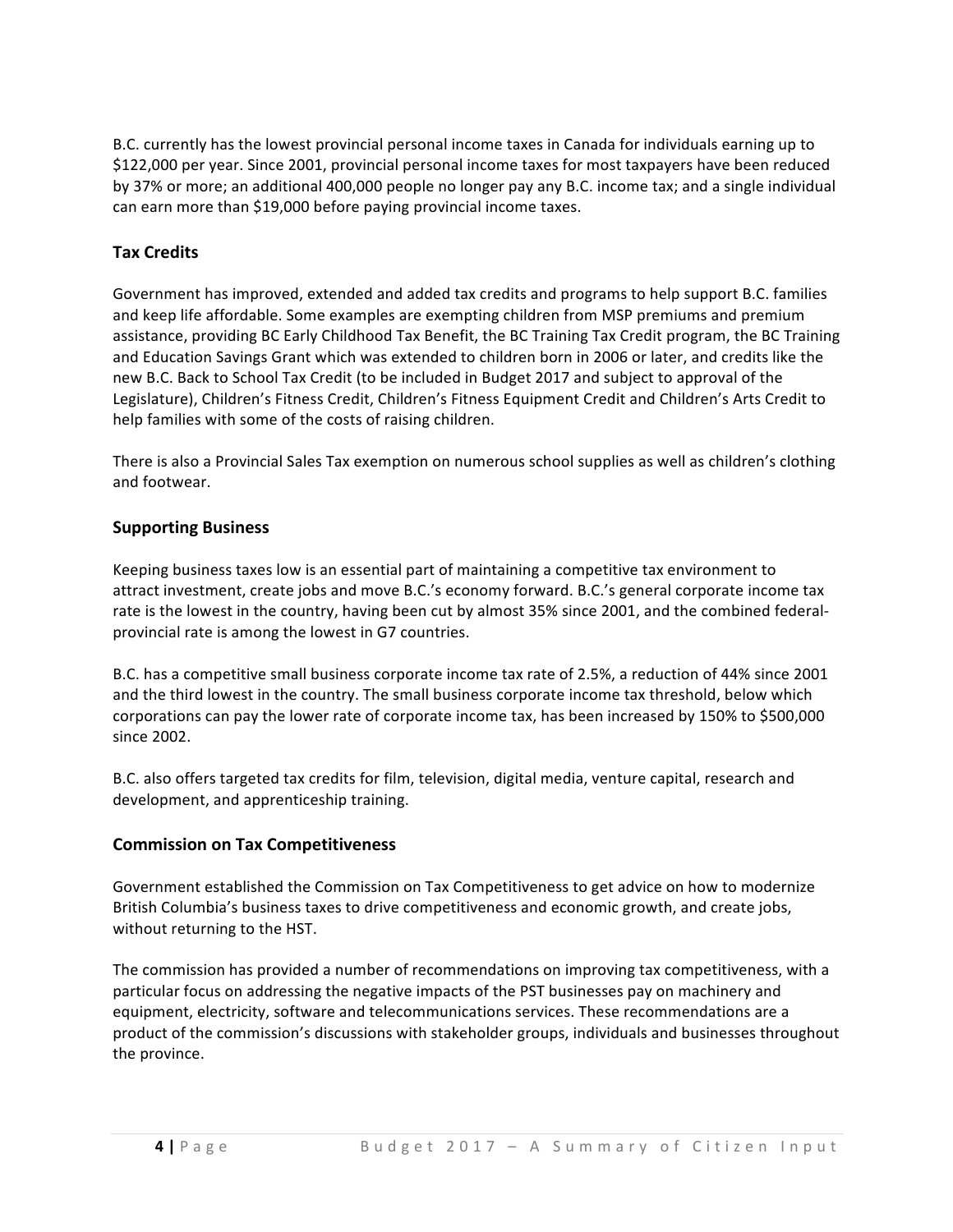Government has received the report and will consider it carefully in the context of Budget 2017 and the development of government's longer term fiscal plan. Should the province ever consider more substantive changes to the current PST, government endorses the commission's recommendation for broad public consultation and engagement.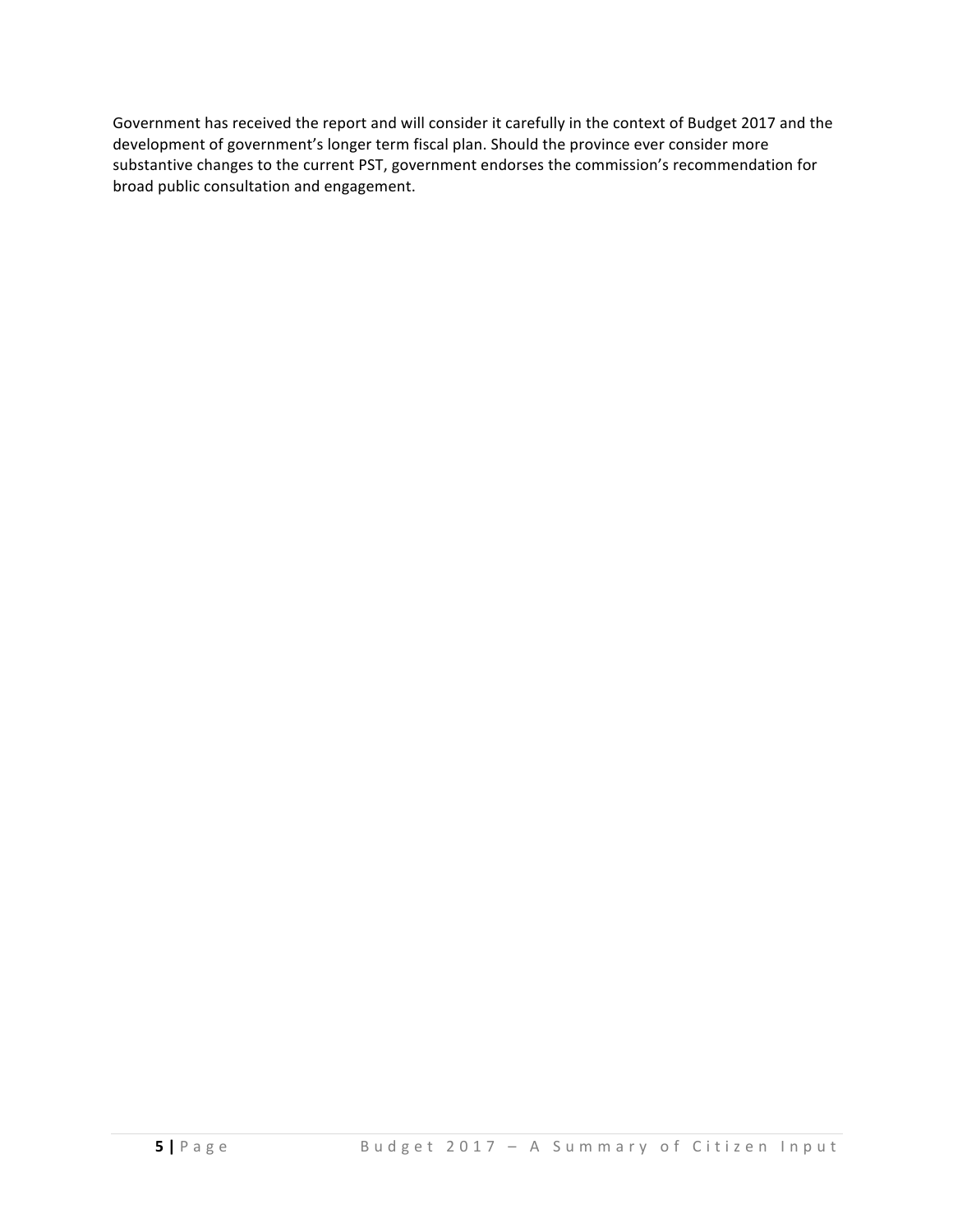## **2. Engagement Process**

Defining the purpose and process of a public engagement helps increase the response rate and provide context for results.

### **2.1 Purpose**

Minister of Finance Mike de Jong asked for public input to help with the creation of Budget 2017.

### **2.2 Engagement Participation**

Participation results by the numbers:

- 5,060 visitors to the Budget 2017 engagement website
- 1,322 comments received in the online discussion forum at engage.gov.bc.ca/budget2017
- 121 emails received by the minister and at citizenengagement@gov.bc.ca
- 56 questions were sent using the 'Ask the Minister' button on the engagement website sidebar
- 59 people signed up to receive updates on Balanced Budget 2017
- 41,195 citizens were called as part of the series of telephone town halls
	- $\circ$  11,373 on Monday, January 9, 2017 (Northern B.C.)
	- $\circ$  10,313 on January 16, 2017 (Okanagan)
	- 9,626 on January 30, 2017 (Vancouver Island/Coastal)
	- o 9,883 on February 7, 2017 (Fraser Valley)

### **2.3 Engagement Topics**

In the online discussion, participants were asked to comment in three forums. The first discussion forum was about housing affordability, the second was about government priorities and the third was about economic growth and the BC Jobs Plan.

During the telephone town halls, participants were able to provide responses to three questions, about housing affordability, health care spending and economic growth. Participants were also invited to submit their own questions, some of which were answered directly by the minister during the town hall.

#### **2.4 Notification**

A news release was sent out on December 16, 2016 to launch the budget citizen engagement titled *Creating a budget to echo the voices of the people of B.C.* Regional info bulletins were also sent out about how to participate in telephone town halls and the engagement process on January 6, 11, 18, 26 and February 3.

In addition to media stories resulting from the news release and info bulletins, the B.C. government used social media throughout the engagement to notify citizens of the opportunity to participate. The BCGovNews Facebook and Twitter accounts were used, as well as govTogetherBC's Twitter account.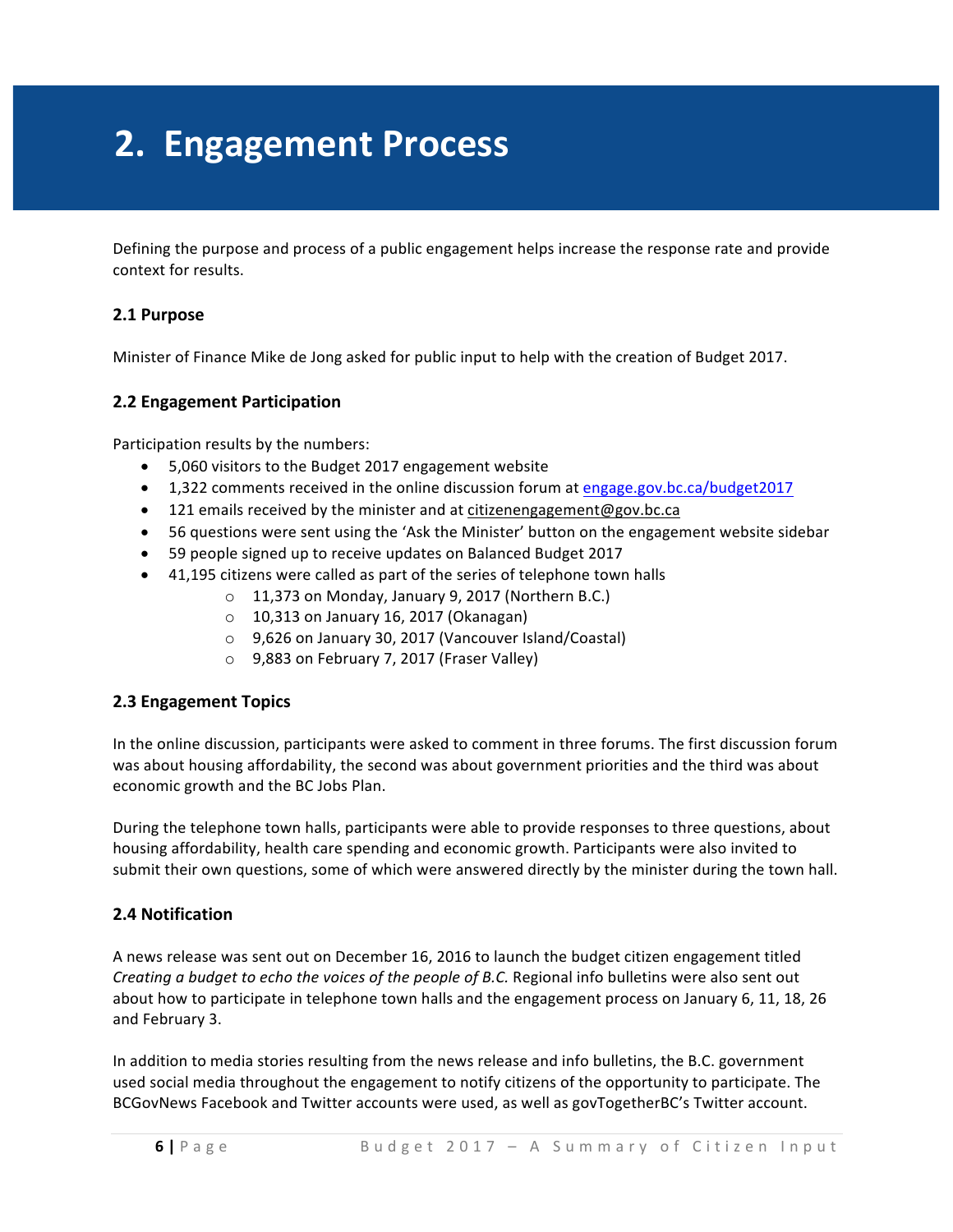There were 13 tweets sent out by govTogetherBC. There were 19 tweets sent by BCGovNews and seven Facebook posts.

Stakeholder groups also used social media to get the word out about the engagement, including the British Columbia Teachers' Federation and the BC Confederation of Parent Advisory Councils.

For the telephone town halls, 41,195 citizens were randomly selected by postal code over four sessions. The largest participation rate was in the northern region where 11,373 citizens were called. In addition, a button on the Budget 2017 engagement website allowed citizens to sign-up for the town halls.

## **2.5 Engagement Methods**

There were several ways for citizens to participate in the process. They could:

- Submit their thoughts in an online discussion forum between December 16, 2016 and February 8, 2017 at 4 p.m.
- Send their comments by email
- Submit a question to "Ask the Minister" directly
- Share priorities and ask questions through a series of telephone town halls
- Sign up for updates on Balanced Budget 2017

Emails continue to be received following the engagement period close. These are reviewed but not considered as part of this analysis of results.

## **2.5.1 Telephone Town Halls**

Minister de Jong hosted four regional telephone town halls to give British Columbians an opportunity to listen to a live discussion and submit questions ahead of Budget 2017. In total, 41,195 people were included in the telephone town halls. Participants were asked to respond to three questions:

- Question 1: Is the B.C. government doing enough to address housing affordability in British Columbia?
- **Question 2:** Health expenses make up about 40 per cent of the provincial budget. Do you think that is the right level of funding?
- **Question 3:** B.C. has led the country in economic growth over the last two years and is expected to be among the top performers in 2017. Do you see evidence of growth in your community?

## **2.5.2 "Ask the Minister"**

A button was provided on the Budget 2017 engagement website, allowing users to email questions and comments about the provincial budget to Minister de Jong. In total, 56 questions were sent to the minister using the 'Ask the Minister' button on the engagement website.

## **2.5.3 Online Discussion Forum**

British Columbians were invited to participate in three discussions on the Budget 2017 engagement website. Citizens were asked to contribute on three priority topics: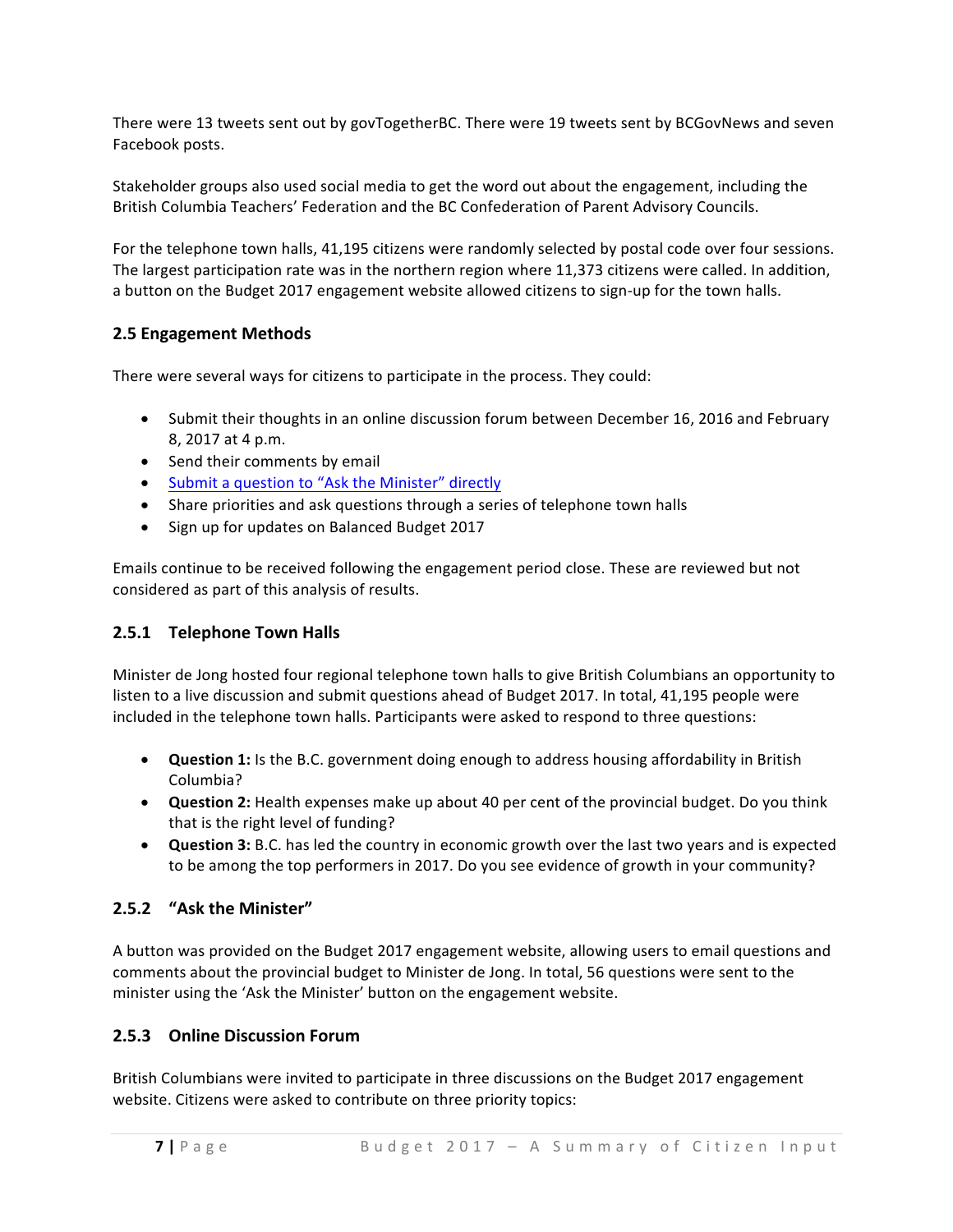- **•** Discussion 1: Housing Affordability
- **•** Discussion 2: Government Priorities
- Discussion 3: Economic Growth & BC Jobs Plan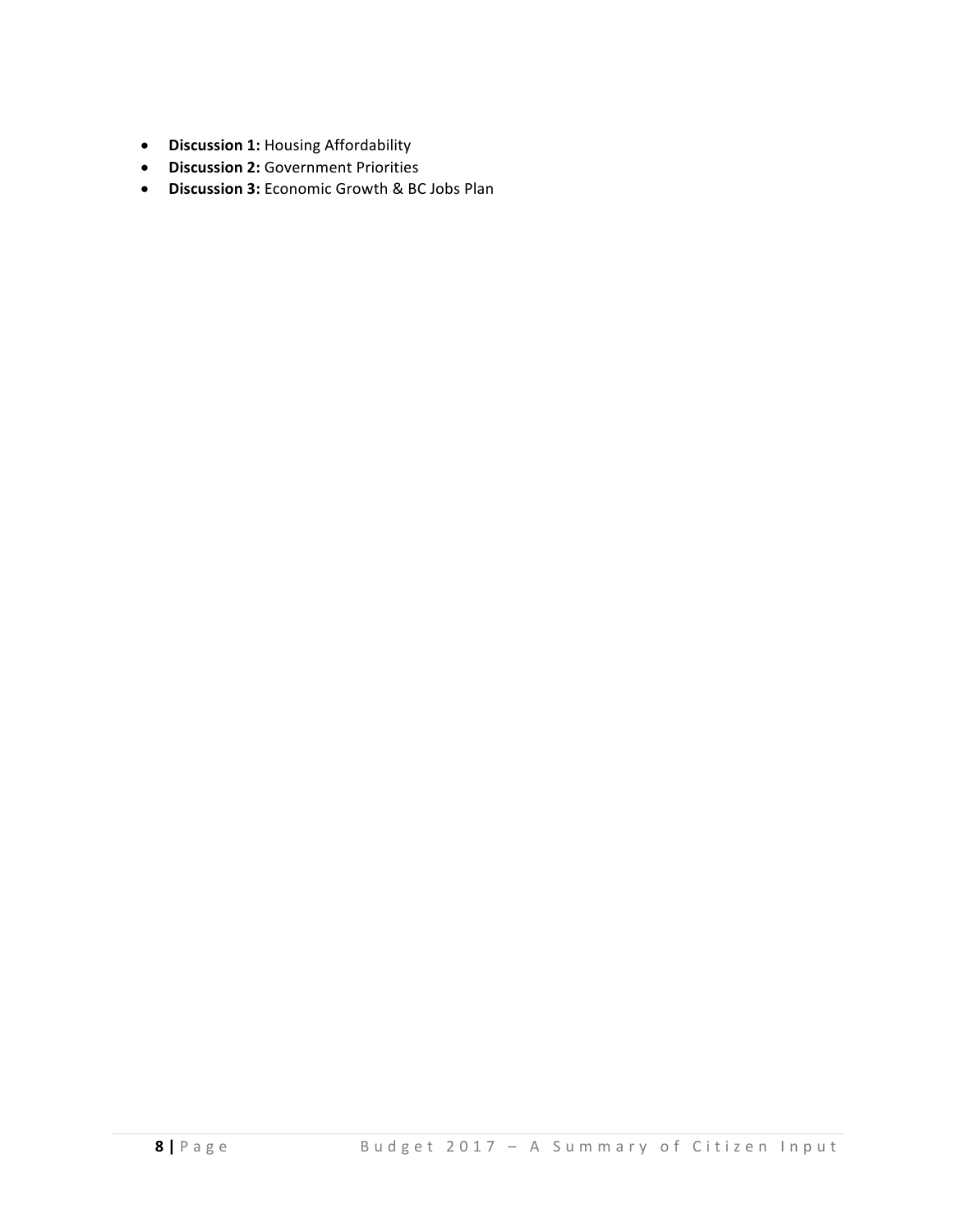## **3. Results: Summary of Themes**

Below is a detailed summary of the top 10 themes mentioned in the online forum and email.

## **1)** Public Education

The most popular topic mentioned throughout the consultation was public school funding. There were over 1,000 mentions including comments on funding, teacher levels and the 2016 Supreme Court ruling on class size. Most of those who commented about public education funding wanted more support for students and students with disabilities, as well as more support staff and specialist teachers.

Most contributors who commented on public school funding expressed some urgency and wanted to see changes this school year. Contributors generally wanted to see class sizes on par with the Canadian average. Several talked about having funding restored for woodworking, metal working, fine arts, libraries, art and band and strings programs.

Many contributors described an urgent need for seismic upgrades to be completed and others wanted the government to go a step further and provide earthquake proof desks in every school.

Some contributors said technology in B.C. schools needed to improve in order to implement the new curriculum. Others felt strongly about the need for appropriate technology in the classroom so that students can learn skills for the future. Others mentioned the need for IT support and teacher-librarians to teach students digital and media literacy.

The costs and funding for rural schools as well as the quality of education, busing, access to special education specialists and counselling services were considered issues in rural and remote locations.

There were several contributors that didn't want the government to subsidize private education. There were also comments about the physical status of school buildings, and a few comments about changing the school funding model to modernize the way schools and students are funded. Several people talked about the need for more mental health services in schools.

### **2) Health Care**

Health care was the second most common theme mentioned throughout the engagement. There were over 270 mentions, with the majority saying that the government needs to significantly increase investment in health care.

The general comments covered a range of issues including improving working conditions in hospitals, creating proactive health strategies like providing free admission to community centres for children, cancer treatment improvements, drug treatment beds, reducing wait times for surgeries and specialist appointments.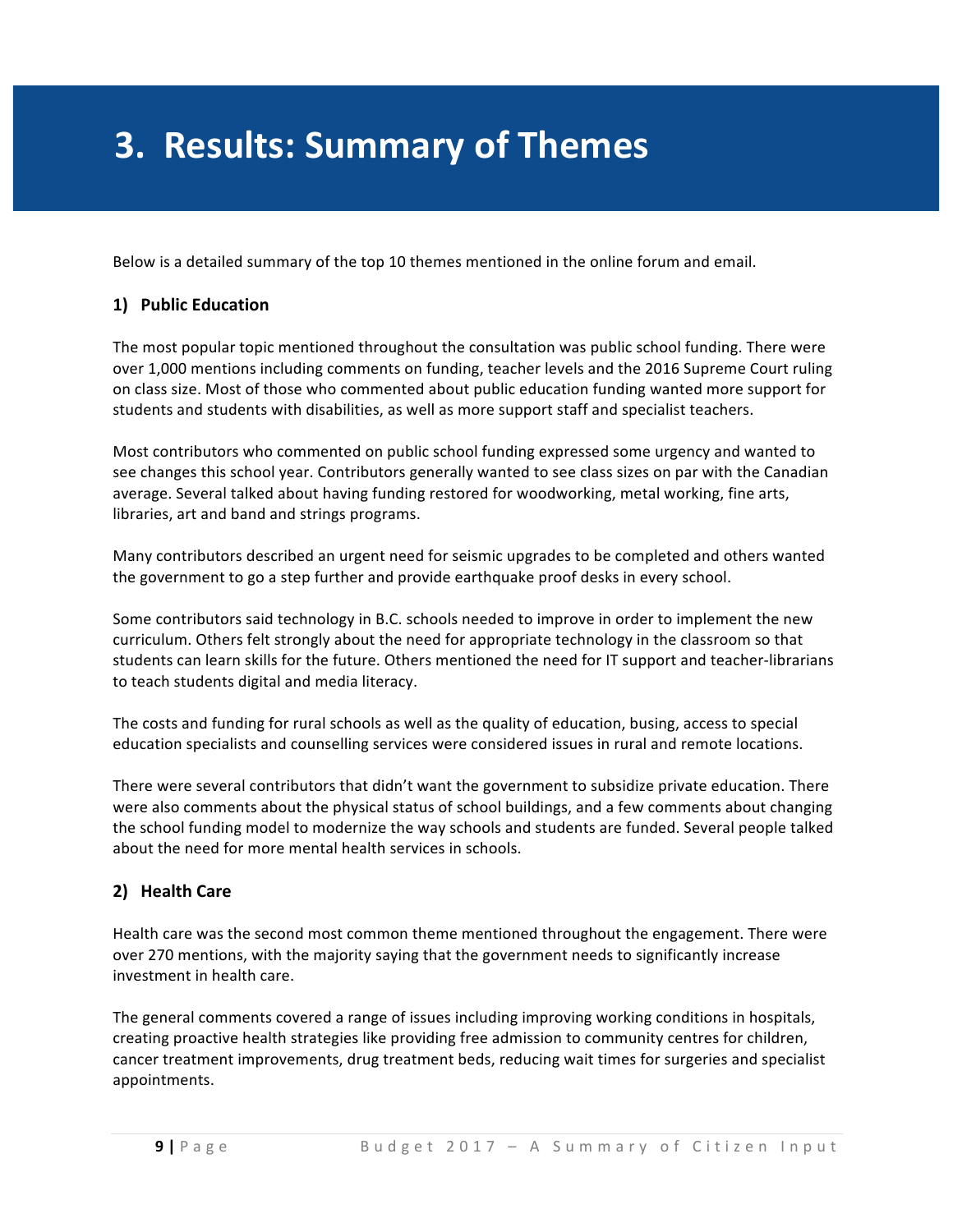Some of the specific topics about health care that were mentioned were:

**Changes to MSP** – There were 127 comments about the Medical Services Plan (MSP), including one suggestion to make MSP premiums a progressive tax like income tax. Other suggestions included reducing or eliminating MSP and ensuring that additional services like access to mental health services was included.

**Doctor/Nurse Availability** – 28 contributors mentioned doctor or nurse availability to be an issue. Many of those reported having difficulty finding a doctor and many mentioned challenges with having to use walk-in clinics instead. Some suggested solutions included having physician assistants help alleviate the family doctor shortage, to open up more spaces in medical school and create an incentive for doctors to stay in B.C.

**Changes to Pharmacare** – Many contributors talked about the high cost of prescriptions, especially for seniors.

**Mental Health, Drug Treatment and Addiction** – Some responders expressed concerns about health and mental health. Additional mental health supports and treatment centres was mentioned several times. For example, Carole from Vancouver Island said, "It is past time to put money into mental health and addiction treatment, social services and counsellors in schools, *housing and support for the homeless.*" 

Some said they wanted to see improvements to health care services for seniors.

## **3) Environment**

The theme of climate and the environment were mentioned 386 times. Many commenters talked about increased funding for renewable or green energy exploration and alternative power, particularly in northern and rural communities. Some said they did not consider LNG projects and the Site C Dam to be environmentally renewable energy options.

Many people talked about needing to address climate change for future generations. People talked about funding for climate leadership and the need to increase programming and funding for environmental protection and climate change.

There were several comments about parks funding, parks protection and camping. One person indicated that rare and threatened ecosystems like the old growth forests on Vancouver Island need to be protected, and others mentioned the protection of water. BC Parks was mentioned several times in the context of charging fees.

There was support for increased funding for the BC Park Ranger program as support by Jo who said "... *increase* the number of rangers and/or the length of their season so they are able to get caught up on trail maintenance and restore the beauty and functionality of our parks."

Some contributors wanted to see better controls in the lumber and forestry industry around clearcutting. There were also demands to stop wolf population control.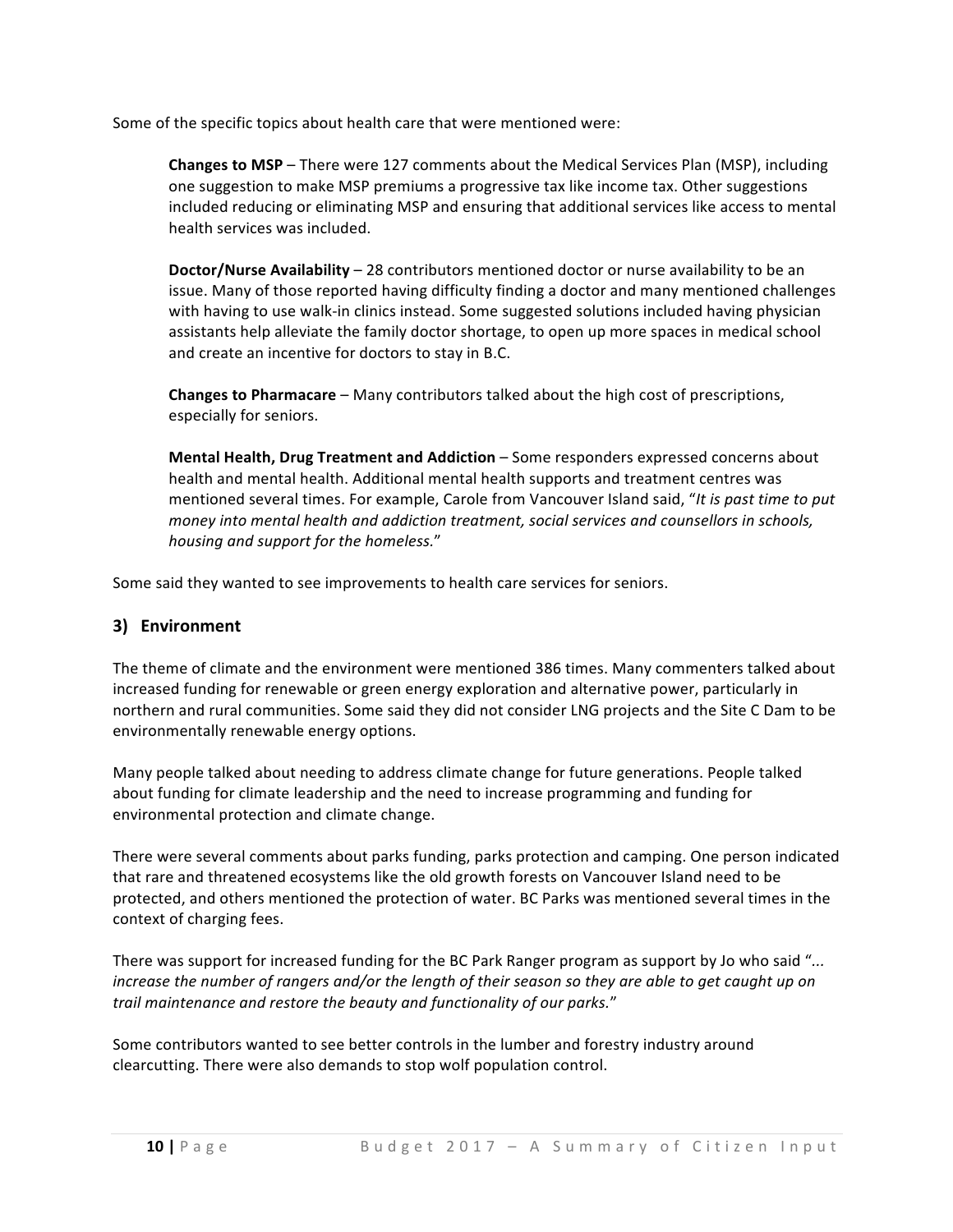Carbon tax featured high overall in comments about the environment. Contributors wanted to see a reduction of carbon tax impacts on food costs and a removal from the carbon tax on cremations. Some people wanted the carbon tax done away with altogether.

## **4) Transportation**

The way British Columbians move throughout their communities and the province was a common theme with 172 mentions throughout the engagement.

**Public Transit** - Some wanted to increase funding for transit initiatives and have more public transit, while some wanted fewer road and bridge developments. Others said that more spending on infrastructure will create jobs and support industrial opportunity. Several contributors talked about investing in intermodal transportation hubs. One contributor suggested government give handyDART a new mandate and different priorities with a growing number of seniors needing access.

**BC Ferries** – many people had comments about all topics from cost of taking a ferry to sailing times and routes. One contributor asked "Why were the new BC ferries not built in BC? *Outsourcing jobs to other countries to get the lowest price is very shortsighted. Building those ferries here would have provided a lot of skilled jobs, so a lot of people paying taxes and* supporting other local businesses. Supplies and materials provided here would have supported so *many* other businesses. Support Canadian and BC companies, no more big contracts sent out of *the country."*

**ICBC** – most suggestions were about lower rates for ICBC, some suggesting that there be a bigger discounts for those who maintain good driving/claim records.

There was a suggestion to upgrade highways to reduce travel time through the province, to open access to remote regions and to invest in new highway corridors to shorten major routes.

There were also several comments on specific transportation projects including the Massey Tunnel, Highway 1/216, Highway 99, Stickle Road in Vernon, Peachland and the Okanagan Valley.

## **5) Housing**

Housing affordability was seen as a complicated issue that requires some government intervention while also recognizing that sometimes government intervention may be unwise.

Comments about the Foreign Ownership Tax were mainly positive, but it was generally felt that the tax should be applied to all of British Columbia, not just the Lower Mainland, and one participant suggested that the "foreign buyers tax should be based on the country of principal residence, not on the citizenship *of the purchaser.*"

On the other hand, comments about the newly introduced BC Home Owner Mortgage and Equity Partnership were mainly negative, for example Samantha said she "would like to see more options for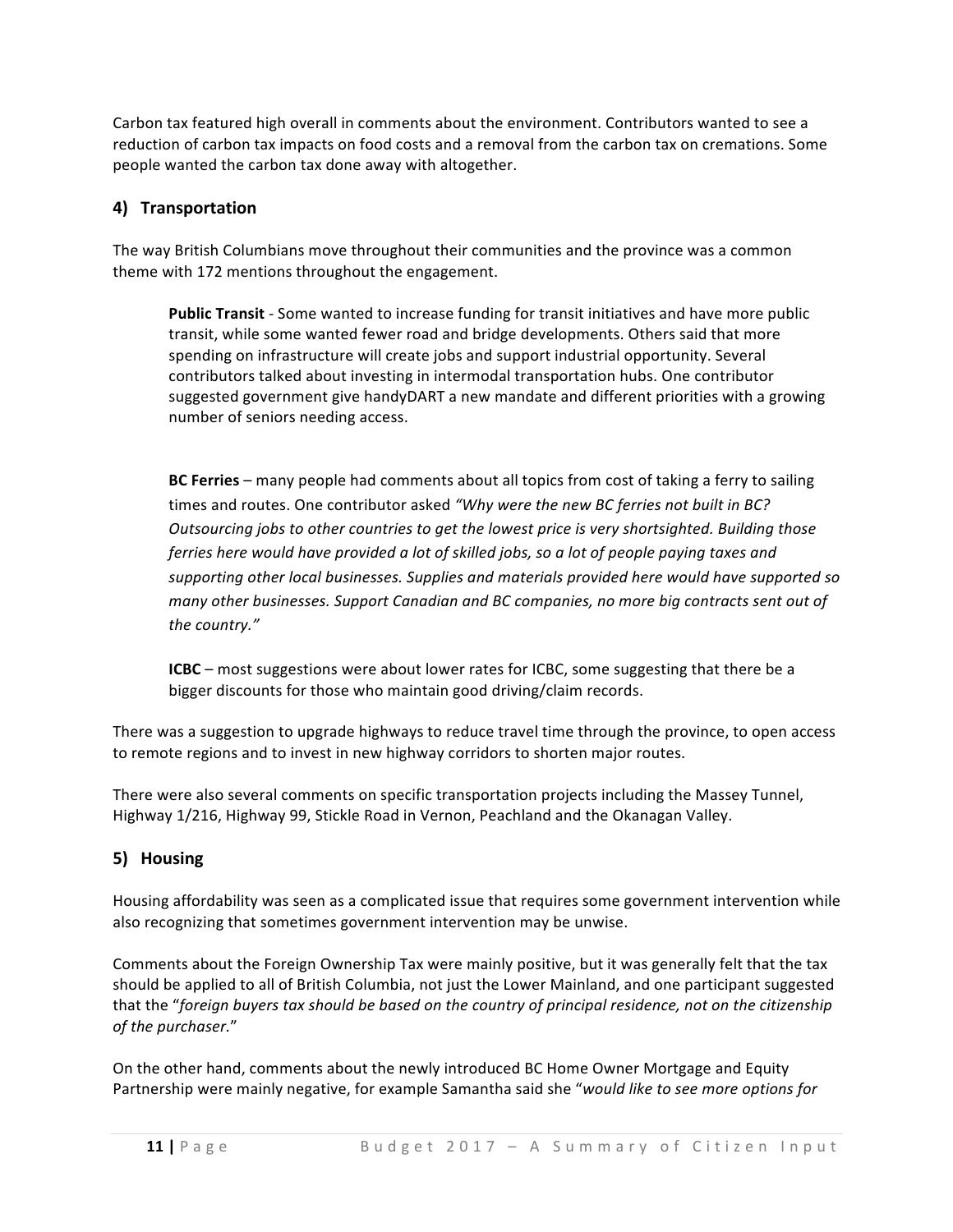*first time home owners than putting them into more debt. We have enough student loan debt, that isn't a good way to assist young people or young families.*"

#### **Housing Affordability**

The most prominent theme throughout comments about housing in British Columbia was housing affordability for both owners and renters. The general sentiment was that citizens view home ownership as a plan to stay, live and thrive in B.C.'s communities, not just as an economic investment, and that that life choice is, or is becoming, unattainable.

#### **Lack of Rental Properties**

At the same time, a lack of rental properties was also seen as a major concern with several suggesting that the province should provide incentives to developers and homeowners to build more rental properties, or should be building additional affordable rental properties, including co-op units.

There were also specific concerns raised around the lack of affordable rental units available for vulnerable populations such as seniors and those on social assistance programs or disability.

It was suggested that the current subsidies provided by the government aren't enough to cover the actual costs of housing, and that housing affordability was seen as ensuring that B.C. residents have enough income to be able to access market-rate housing, with the term 'affordable housing' representing what someone making minimum wage could afford.

### **6) Children and Families**

Several people indicated a need for more resources and support for at-risk children and youth through increased spending at the Ministry of Children and Family Development (MCFD). Specifically, it was suggested that more support is needed for young people aging out of care.

**Child Care** – There were 48 comments related to child care. There was a call for more affordable child care and an increase in daycare spaces through funding and incentives. A proposed range from \$10 to \$25 per day was suggested by several contributors. It was also suggested that lowering the daycare costs would allow parents to return to the workforce and therefore boost the economy.

**Poverty Reduction, Child Poverty –** Poverty and/or child poverty was mentioned 35 times. Several stated that there needs to be a poverty reduction plan and that reducing the number of children living in poverty must feature prominently in the upcoming budget.

**MCFD** Funding – Some wanted to see an increase in funding for MCFD and added supports for youth and families. In addition, it was suggested that caseworkers should have smaller caseloads.

**Foster Care** – Suggestions included an increase in payments to foster parents and increased funding for children in care so that they receive support until the age of 21, or until they complete post-secondary education.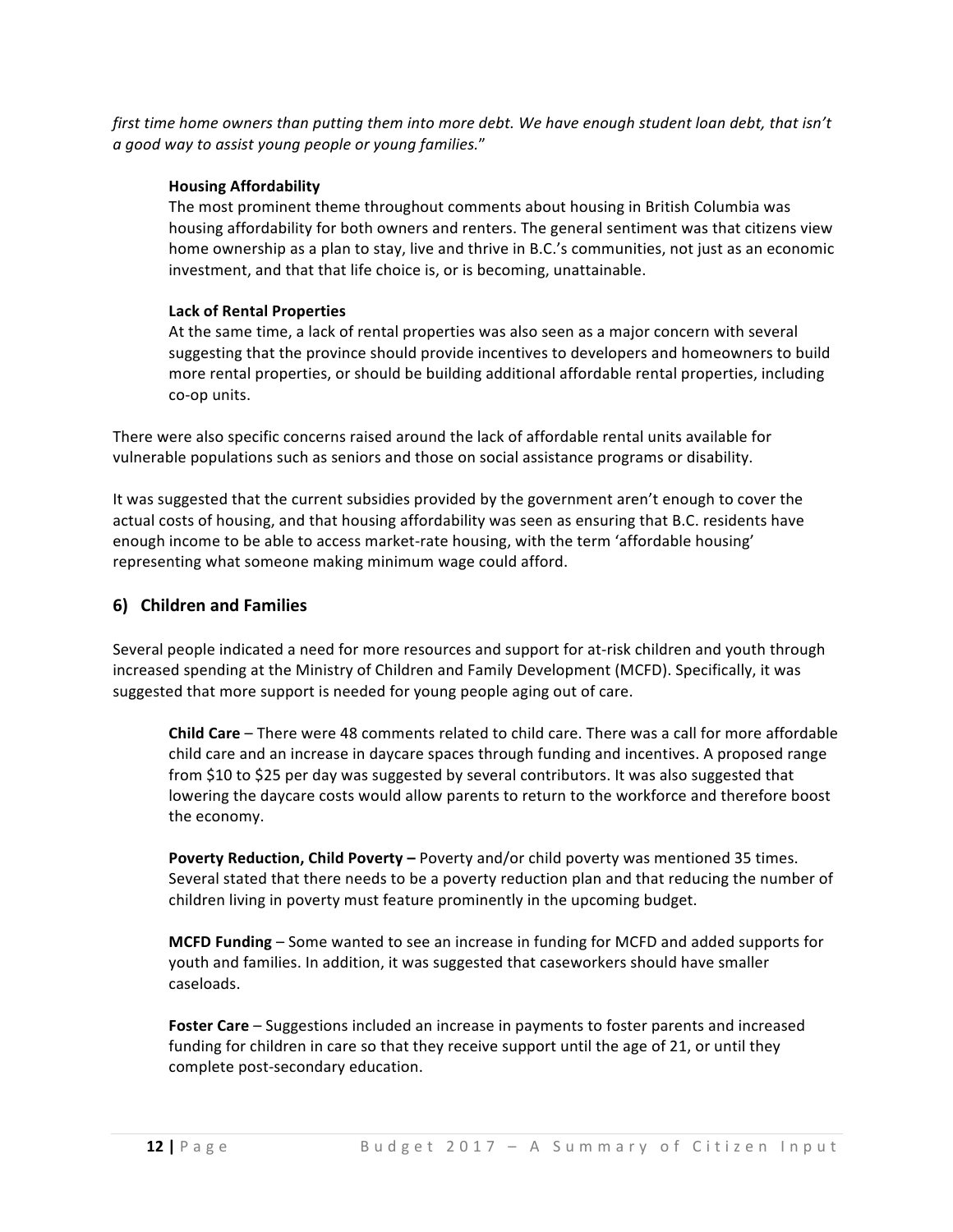## **7) Taxes**

There were continued calls to reduce obstacles for businesses and to simplify and reduce taxes. Some called for investment in small businesses that hire British Columbians and pay them a good wage. One person suggested the provincial government offer more jobs outside of Victoria and Vancouver.

**Carbon Tax** – Comments were generally unsupportive of the carbon tax and one said it should not be used as a hidden corporate investment program. Another said that the carbon tax is causing food costs to increase.

**Business and Corporate Taxes** – Several comments suggested increasing taxes on top earners, corporations and big business. Other contributors suggested there be fewer tax cuts for corporations.

**PST** – Comments on this topic ranged from reducing the PST to raising the PST, while another said to leave it as it is.

**Property Tax** – Comments included changing the property-tax deferral program so that only low-income seniors that are home owners can defer paying their property taxes. Another suggestion was to fix the property tax formula.

Tax Marijuana – There were a couple of suggestions to legalize marijuana and apply taxes to it like alcohol.

### **8) Social Development**

This theme was seen by many to be a priority and some felt poverty could be reduced by increasing social assistance rates.

**Social Assistance** – Some suggested that government raise social assistance and disability rates to match Alberta's rates. There was a suggestion to have access to education funding to help people get off assistance.

**Persons with Disabilities** – There were several comments about increasing the Persons with Disabilities benefit. One suggestion was to raise payments to the poverty line and index to the cost of living. Several mentioned an increased hardship of food and housing affordability on the allotted benefits.

**Bus Pass** – There was also a desire to see a change to the way the bus passes for Persons with Disabilities program is administered and have increased transportation subsidies provided to this section of the population.

Concern was also expressed about supports for children with disabilities, particularly around mental health.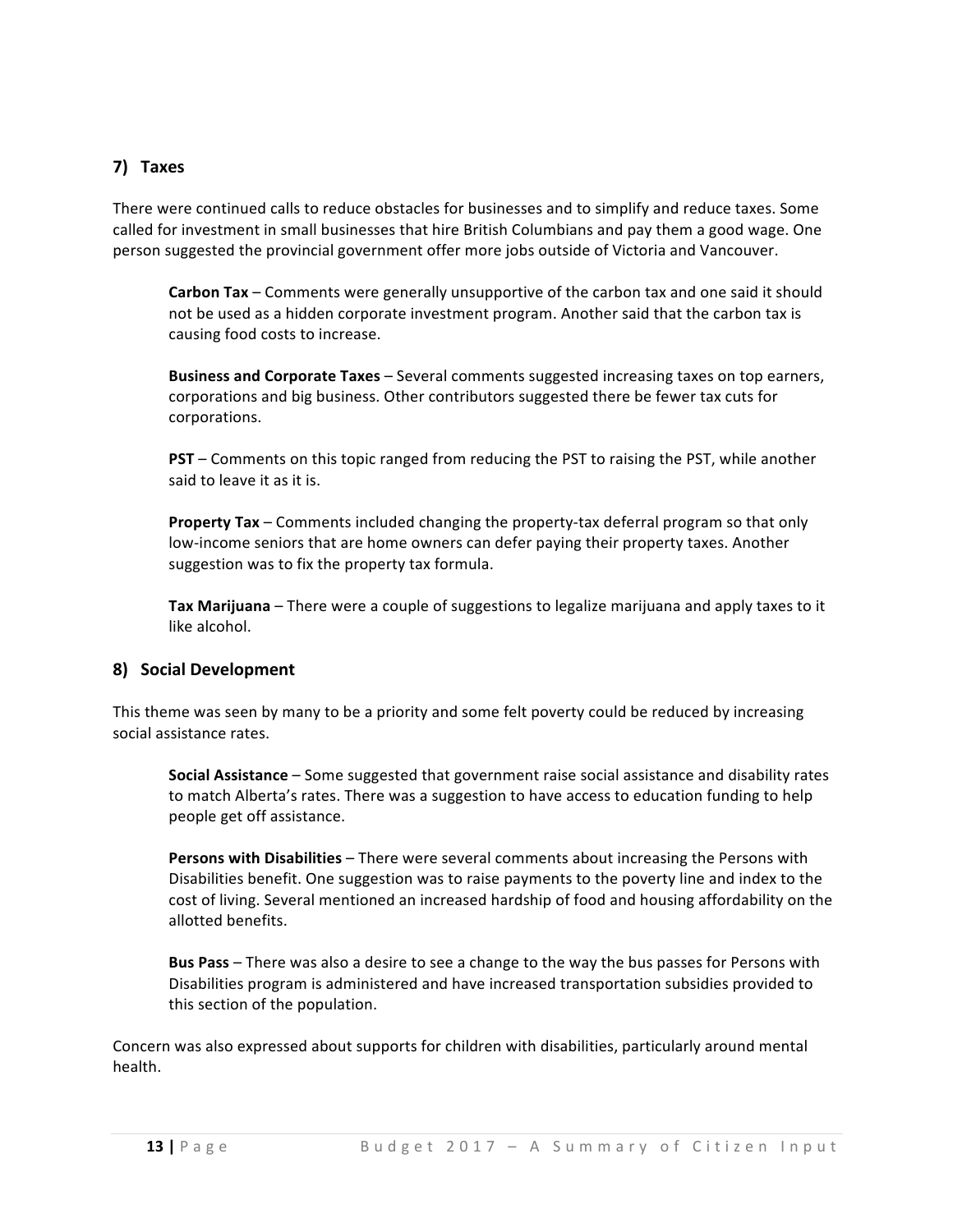## **9) Jobs and the Economy**

In relation to improving the economy, many contributors felt very thankful for the state of our current economy. Some suggestions to improve it were reduced taxes for businesses so they can compete better, less red tape in the construction industry, investing in small businesses, paying off debt and setting a higher tobacco tax.

Some suggestions to improve the economy and jobs were to investigate whether some government jobs could be moved outside of Victoria and Vancouver, whether there are more opportunities to create jobs for university graduates, whether more green jobs can be created, and whether B.C. should make a commitment to hiring B.C. workers.

Raising the minimum wage was also a common theme under jobs and the economy to assist vulnerable British Columbians and young people starting out in the working world.

One contributor talked about the mill closure in Quesnel and the lack of a sponsor for completing apprenticeships. There was a suggestion that there should be a financial incentive for employers to accept apprentices.

## **10) Seniors**

There were 39 comments related to seniors on a range of topics. Making sure seniors are cared for and have support and quality health care was a main topic for seniors. There were also comments on the need for affordable housing, increased funding for residential care, nursing homes and home support.

Also, contributors identified a need for assistance with the cost of living and expenses such as MSP, bus passes and property taxes.

This theme overlapped with both housing and health care.

### **Other Themes**

Other themes that came up more than once included:

- First Nations issues were woven throughout the comments from schooling to housing to supporting First Nations communities and small businesses
- The Agricultural Land Reserve, agriculture and food costs
- Policing, safety, court services and legal aid
- The impacts of the new U.S federal administration on international trade
- Search and Rescue

There were also suggestions about changes to government operations. For example, there were suggestions to put a limit on the premier's travel budget and have fewer news releases.

There was a recommendation that all government entities amalgamate services to reduce waste and save money. Another suggestion was that government workers and MLAs should not get a pension until they reach a set retirement age.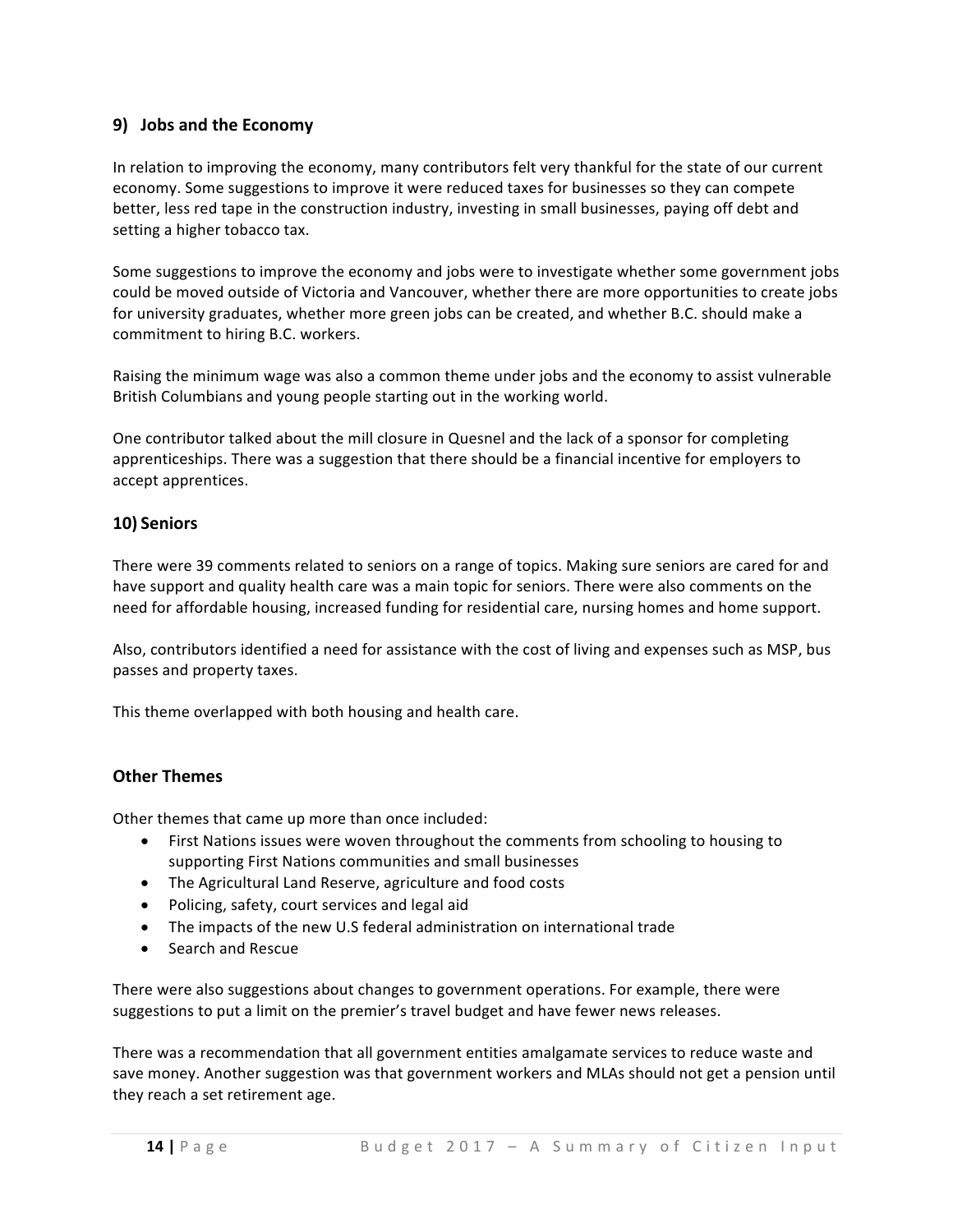## **4. Results: Telephone Town Halls**

Participation in the telephone town halls was divided into four regions of the province. The sessions were held on four dates in January and February 2017. Participants were asked to answer three questions related to housing, health care spending and economic growth, and a selection of listeners asked a question directly of Minister de Jong.

While results varied in each region, the numbers were comparably close.

#### **Northern Region**

The first of the telephone town halls took place on January 9, 2017 with residents in northern regions. There were 11,373 participants for this session and 1,338 peak attendees. The session lasted 62 minutes and included 11 live questions to the minister from participants.

**Question 1:** Is the B.C. government doing enough to address housing affordability in British Columbia?

| Answer | <b>Responses</b> | Percentage |
|--------|------------------|------------|
| Yes    | 103              | 21.5%      |
| No     | 249              | 51.9%      |
| Unsure | 128              | 26.7%      |

**Question 2:** Health expenses make up about 40% of the provincial budget. Do you think that is the right level of funding?

| Answer          | <b>Responses</b> | Percentage |
|-----------------|------------------|------------|
| Yes             | 125              | 24.6%      |
| No – Too Little | 183              | 36.0%      |
| No – Too Much   | 66               | 13.0%      |
| Unsure          | 134              | 26.4%      |

**Question 3:** B.C. has lead the country in economic growth over the last two years and is expected to be among the top performers in 2017. Do you see evidence of this growth in your community?

| <b>Answer</b> | <b>Responses</b> | Percentage |
|---------------|------------------|------------|
| Yes           | 137              | 24.5%      |
| No            | 329              | 58.9%      |
| Unsure        | 93               | 16.6%      |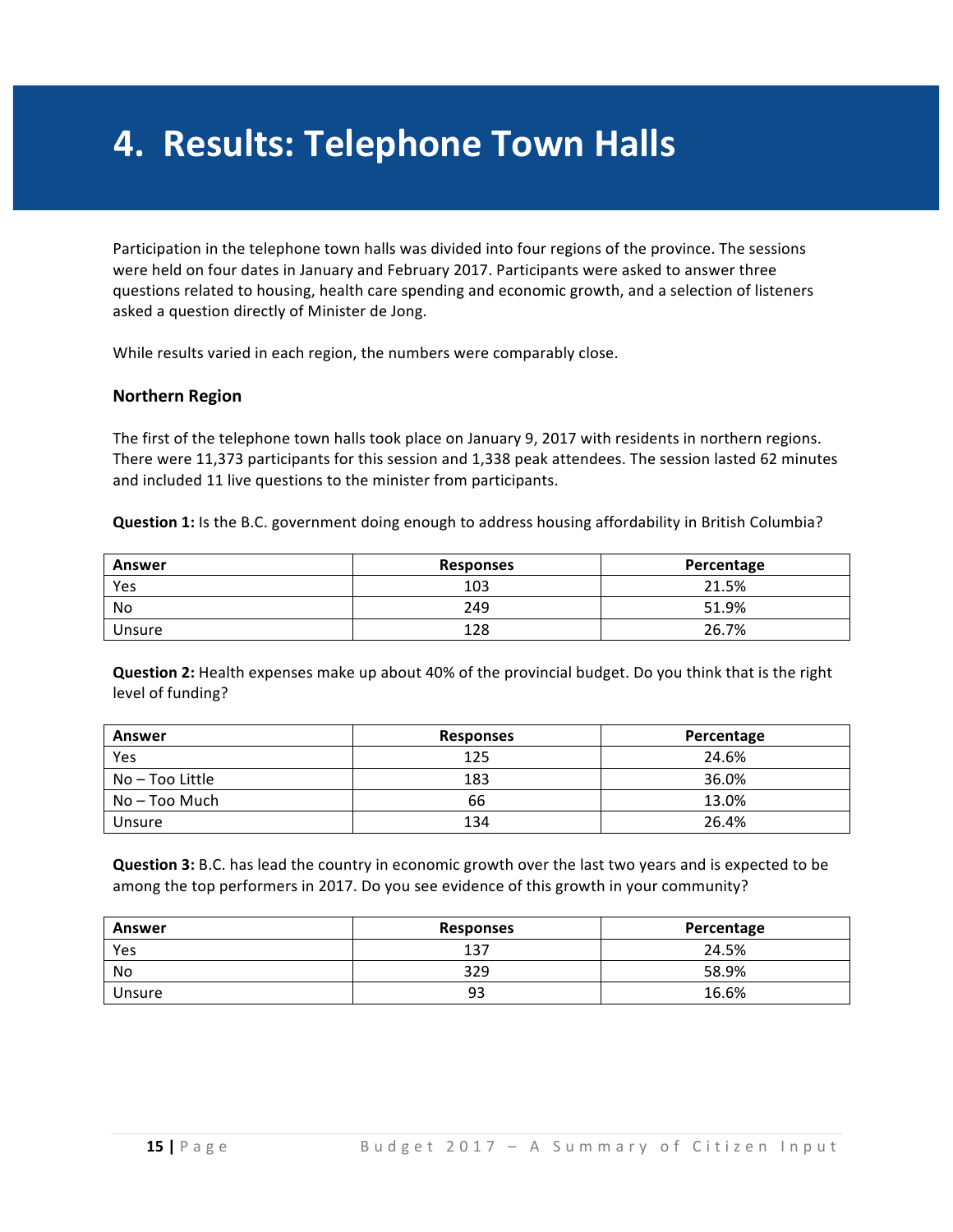## **Thompson – Okanagan Region**

The second telephone town hall took place on January 16, 2017 with residents in the Thompson – Okanagan region. There were 10,313 participants and 1,750 peak attendees. The session lasted 62 minutes and included 15 live questions to the minister from participants.

**Question 1:** Is the B.C. government doing enough to address housing affordability in British Columbia?

| <b>Answer</b> | <b>Responses</b> | Percentage |
|---------------|------------------|------------|
| Yes           | 139              | 23.0%      |
| No            | 304              | 50.2%      |
| Unsure        | 162              | 26.8%      |

**Question 2:** Health expenses make up about 40% of the provincial budget. Do you think that is the right level of funding?

| <b>Answer</b>   | <b>Responses</b> | Percentage |
|-----------------|------------------|------------|
| Yes             | 138              | 24.7%      |
| No – Too Little | 202              | 36.1%      |
| No – Too Much   |                  | 12.9%      |
| Unsure          | 147              | 26.3%      |

**Question 3:** B.C. has lead the country in economic growth over the last two years and is expected to be among the top performers in 2017. Do you see evidence of this growth in your community?

| <b>Answer</b> | <b>Responses</b> | Percentage |
|---------------|------------------|------------|
| Yes           | 156              | 36.6%      |
| No            | 195              | 45.8%      |
| Unsure        | ے                | 17.6%      |

### **Vancouver Island & Coastal B.C.**

The third telephone town hall took place with residents of Vancouver Island and coastal regions of B.C. on January 30, 2017. There were 9,626 participants and 1,448 peak attendees. The session lasted 64 minutes and included 11 live questions from participants to the minister.

**Question 1:** Is the B.C. government doing enough to address housing affordability in British Columbia?

| Answer | <b>Responses</b> | Percentage |
|--------|------------------|------------|
| Yes    | 110              | 17.5%      |
| No     | 348              | 55.5%      |
| Unsure | 169              | 27.0%      |

**Question 2:** Health expenses make up about 40% of the provincial budget. Do you think that is the right level of funding?